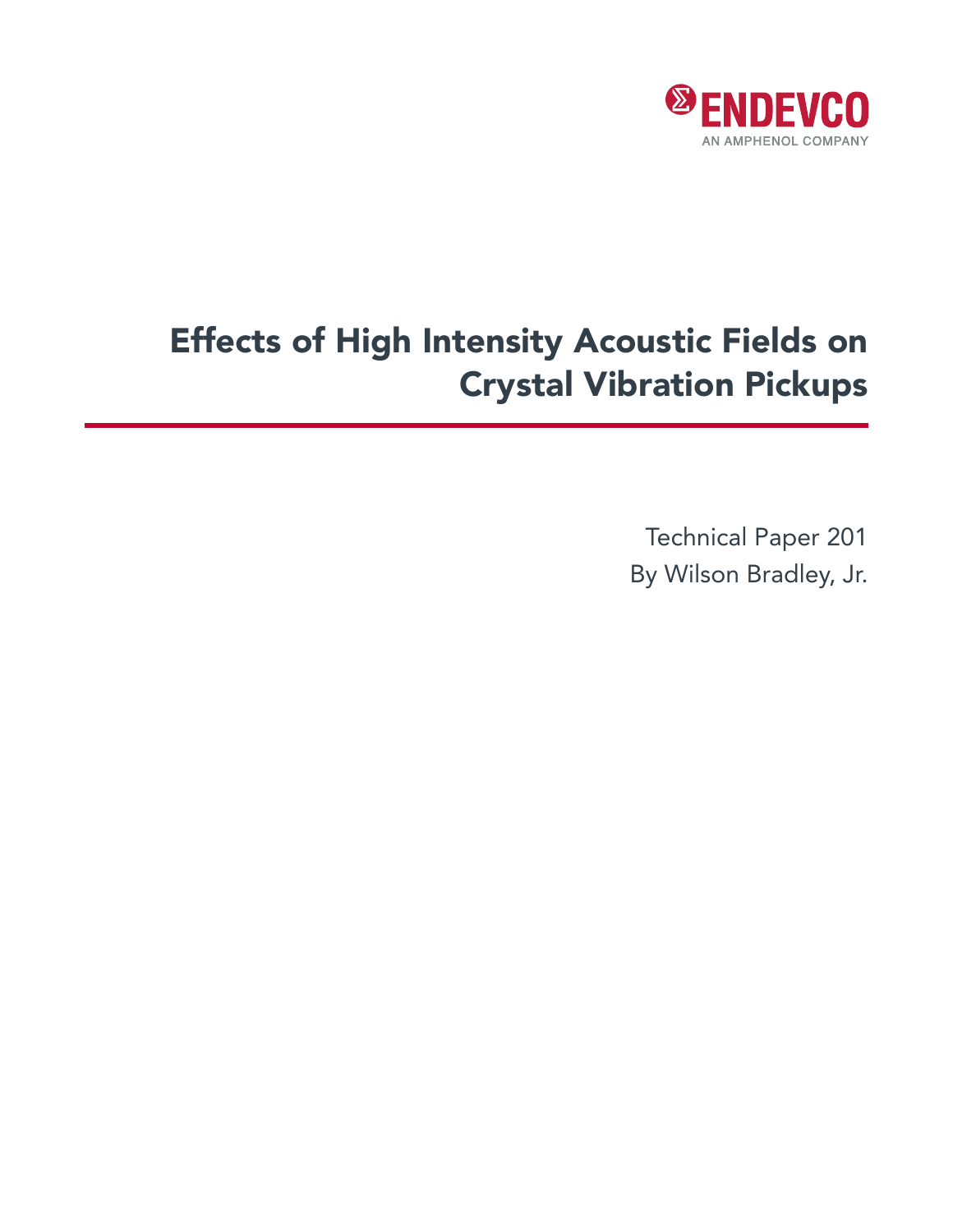# **EFFECTS OF HIGH INTENSITY ACOUSTIC FIELDS ON CRYSTAL VIBRATION PICKUPS**

# **by**

# **Wilson Bradley, Jr.**

#### **ENDEVCO CORPORATION**

#### $I - Introduction$

Á

Considerable vibration in flight or static testing is induced by acoustical energy. It has been shown in numerous cases that random acoustical energy at 120 db can induce vibrations of the order of 50 g or higher in structural members and it can be assumed that higher acoustic levels may increase the vibration levels although not necessarily linearly. It has also been shown that crystal accelerometers have, at the most, outputs of only a few g at 150 db noise levels so that if the usual high level vibrations are to be measured in acoustic fields, good signal to noise ratios and accuracies are obtainable. There are other cases, however, where low level vibrations on structures that are not subject to acoustic excitation must be made in high level acoustic fields. In these cases considerable attention must be paid to the acoustic response of the measuring system to assure good signal to noise levels and accuracies. It is the purpose of this paper to discuss the important parameters to consider with experimental results plotted to confirm theoretical predictions.

#### **II - Fundamental Considerations:**

# **A. Internal Transducer Design**

First consider the internal construction of a crystal transducer which can be represented as shown in Figure 1 regardless of actual configuration where:

- $P_e =$  Acoustic Pressure in db outside transducer case.
- P; **=** Acoustic Pressure in db inside transducer case.
- $A<sub>e</sub>$  = Effective external area over which acoustic pressure is effective.
- $A_i = \mathbf{E} \mathbf{f}$  fective internal area over which acoustic pressure is effective.
- $F_n$  = Resultant force experienced by crystal sensing element due to acoustic pressures.
- $E_n$  = Voltage out of transducer due to  $F_n$ .
- $M =$  Effective mass of inertial mass acting on crystal sensing element.
- K, **=** Combined spring constant of crystals ( and other structures) that support the inertial mass.
- $K<sub>e</sub>$  = Combined spring constant of outer case of transducer.
- $K_i =$ Spring constant coupling crystal or inertial mass to outer case.
- $F_a$  = Resultant force experienced by crystal sensing element due to acceleration.
- $E_a =$  Voltage out of transducer due to  $F_a$ .
- **f** = frequency in cps.
- $f_n$  = resonant frequency in cps of transducer.
- <sup>a</sup>**=** acceleration in g's.

NOTE: For the sake of this analysis the system is considered to be single degree of freedom in the z axis with x or y components of the above parame-ters contributing only secondarily. The actual test data was taken with omni-directional acoustic pressures and the response of the system tends to bear out the assumption of single degree of freedom.

The nature of the crystal sensing element is that it produces a charge

addices a charge

\n
$$
\begin{bmatrix}\n\text{and hence a voltage (E)} = \frac{\text{charge (q)}}{\text{capacity (C)}} \\
\text{the associated to amplitude of the magnetic field.}\n\end{bmatrix}
$$

directly proportional to applied force along th<sup>e</sup> z axis.

Therefore:

(1) 
$$
E_a \approx F_a = Ma \times \frac{1}{1 - \left(\frac{f}{f_n}\right)^2}
$$
  
The last term here represents the frequency

amplification factor introduced by a crystal transducer as a result of the fact that it is virtually undamped. For all accurate vibra• virtually undamped. For all accurate vibra<sub>t</sub><br>tion measurements  $\frac{f}{f_n}$  is kept below 0.2, resulting in errors at the highest frequency of only a few per cent. If this procedure eliminating frequency dependence is followed, then:

$$
(2) \quad E_a \simeq F_a = Ma
$$

and for any given acceleration value (a)

$$
(3) \quad E_a /_{\mathbf{a}} \simeq F_{\mathbf{a}} /_{\mathbf{a}} = M
$$

The voltage due to acoustic pressure is·:

$$
(4) \quad \mathcal{E}_n \simeq \mathcal{F}_n = \mathcal{P}_1 \times \mathcal{A}_1 \times \frac{1}{1 - \left(\frac{f}{f_n}\right)^2}
$$

and for any given acoustical pressure  $P_i$ 

(5) 
$$
E_n/P_i \simeq F_n/P_i = A_i \times \frac{1}{1 - \left(\frac{f}{f_n}\right)^2}
$$

The frequency dependent term cannot be automatically dropped here since acoustic energy frequencies are usually broad band to at least  $10,000$  cps requiring  $f_n$  to be 50,000 cps or above before the term becomes negligible.

*A Technical Paper prepared for the 26th Shock and Vibration Symposium*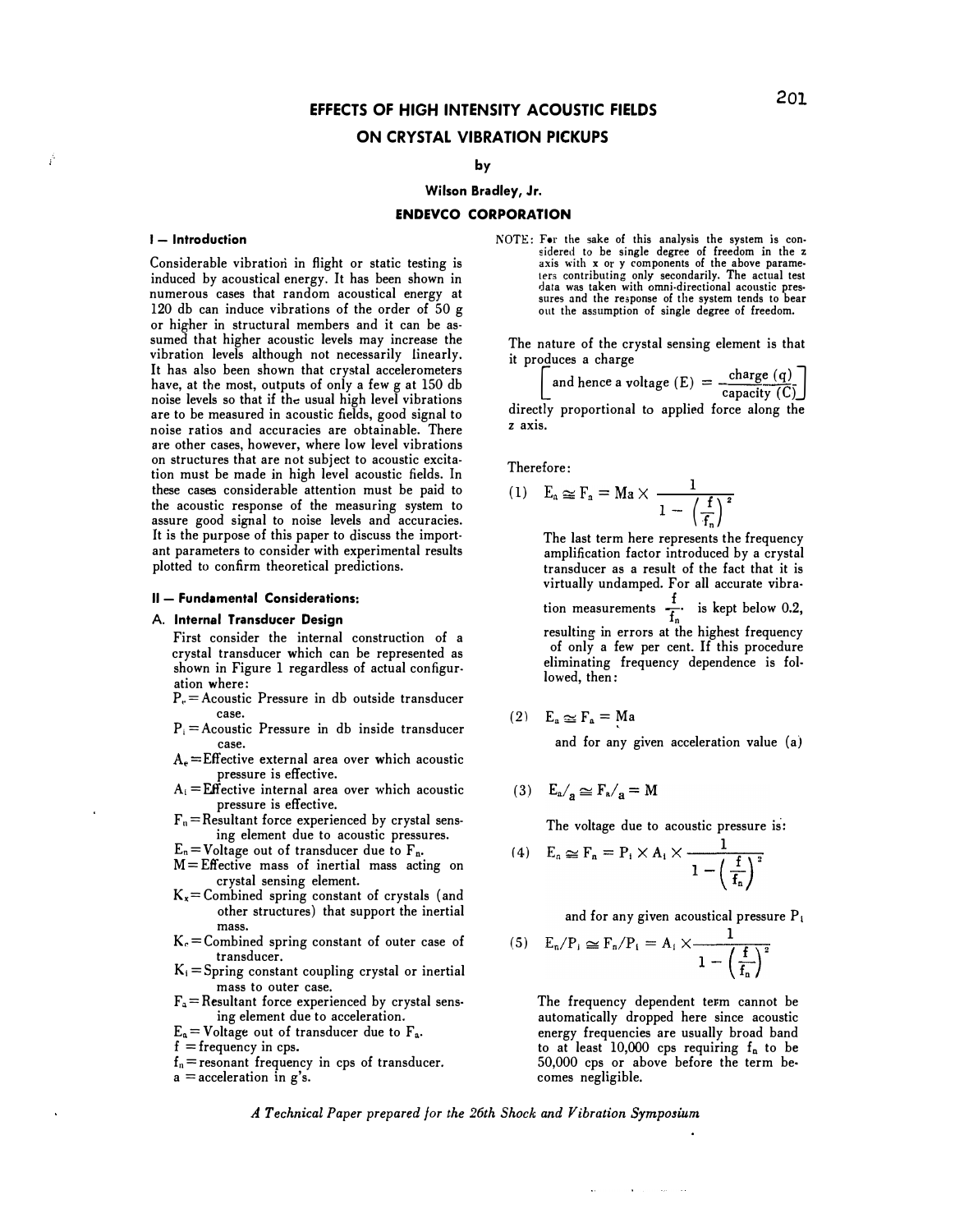The primary parameter of interest in any measurement is the best possible signal to noise ratio which in this case is:

(6) 
$$
\frac{E_a/a}{E_n/P_1} \cong \frac{M}{A_i \times \frac{1}{1 - \left(\frac{f}{f_n}\right)^2}}
$$

for any given acceleration level and internal acoustical pressure level.

The first thing to note is that the signal to noise ratio will be affected adversely as f approaches f<sub>n</sub>. Figure 2 shows this effect graphically for acoustic pressures containing frequencies up to 10,000 cps. It indicates that if acoustic pressures up to 10,000 cps are present, transducers with greater than 30,000 cps natural frequencies are required to achieve optimum signal to noise ratios. For lower natural frequency pickups low pass filtering can be employed, but at considerable loss in accuracy due to the introduction of other sources of error, particularly when measuring complex vibration or shock phenomena.

The second thing to note is that signal to noise ratios are optimum for higher inertial mass and small cross sectional areas. The ratio of  $K_x$  to M is defined however by the first consideration that:

$$
(7) \quad f_n = \frac{1}{2\pi} \sqrt{\frac{K_x}{M}} \geq 30{,}000
$$

so that as M is raised K<sub>c</sub> must be raised also to maintain a high natural frequency. This suggests that using the crystal sensing element in compression will give optimum results because for a given natural frequency a higher mass loading can be employed than for crystals in bending or shear modes.

#### **B. Effects of Transducer Case Design**

The above discussion relates to response of internal mechanism to acoustic pressure  $P_i$ . The design of the transducer case will determine the ratio of internal pressure to external pressure,  $(P_i/P_e)$ . Consider the various design approaches as shown in Figure 3.

The ratio of internal force or pressure  $P_i$  experienced by the crystal element to the external pressure  $P<sub>e</sub>$  is determined by how much of the pressure is absorbed by the case and how much absorbed by the crystal element. For each design the approximate ratios are as follows:

Compression:

$$
(8) \quad \frac{P_i}{P_e} = \frac{K_x}{K_x + K}
$$

Since the crystal constant  $K_x$  is usually equal or greater than K<sub>c</sub>.

$$
(9) \quad \frac{P_i}{P_e} \geq 1/2
$$

Isolated Compression:

(10) 
$$
\frac{P_i}{P_e} = \frac{K_s}{K_s + K_c}
$$
where  $K$  is the zero.

where  $K_s$  is the combination spring constant of  $K_i$  and  $K_x$  and equals:  $\frac{K_i^{\circ} \cdot K_x}{K_x + K_i}$ 

By appropriate design:

 $(11)$ 

$$
K_i \text{ can } \leqslant \frac{1}{20} \, K_x \text{ so } K_s \geqslant \frac{1}{21} \, K_x
$$

then if  $K_x$  and  $K_c$  are approximately equal

(12)  $\frac{P_i}{P_e} \approx \frac{1}{20}$  with the resultant advan-

tage over the non-isolated compression design, that for a given external acoustic pressure, the internal pressures will be only about one-tenth as large, resulting in lower noise levels.

#### Isolated Bending:

For this design Equation (10) holds true also except that  $K_s$  is now frequency de-<br>pendent being equal to  $\frac{K_i \cdot K_x}{K_x + K_i}$  where  $K_i$  is the effective spring constant of the internal gaseous medium measured as varying between 0 at very low frequency pressures to approximately  $1/20$  K<sub>x</sub> at frequencies over a few hundred cycles. So it can be said that:

 $\frac{P_i}{P_r} \approx \frac{1}{20}$  for most acoustical frequencies.  $(13)$ 

#### III - Test Results

All test data shown here\* were taken in an Altec-Lansing noise chamber as shown in Figure 4. Equipment included a magnetic tape source of wide band (150 cps to 9600 cps) noise, single frequency oscillators, power amplifiers, filters and an Altec-Lansing microphone calibrated by the National Bureau of Standards as a standard measure of acoustic noise. Specimens were suspended on their cables in the noise chamber. A low frequency mount is mandatory; otherwise the transducer will experience vibration, induced by acoustic pressures, and it will be impossible to determine the effects of the acoustic environment alone. Confirming tests showed that an aluminum plate one inch thick experiences as much as 100 g's of vibration at 140 db, random sound pressure. Checks were made proving the omnidirectional characteristics of the noise. Over 50 vibration accelerometers were tested including experimental units. All duplicate models showed less than 5% scatter so the following results can be considered as typical.

\*Other tests were made in plane wave chambers with data of the same magnitude resulting but that was not predictable or repeatable. Frequency errors in the chamber<br>were proven and other non-uniform information was attributed to the effect of standing waves so that this method of testing was abandoned.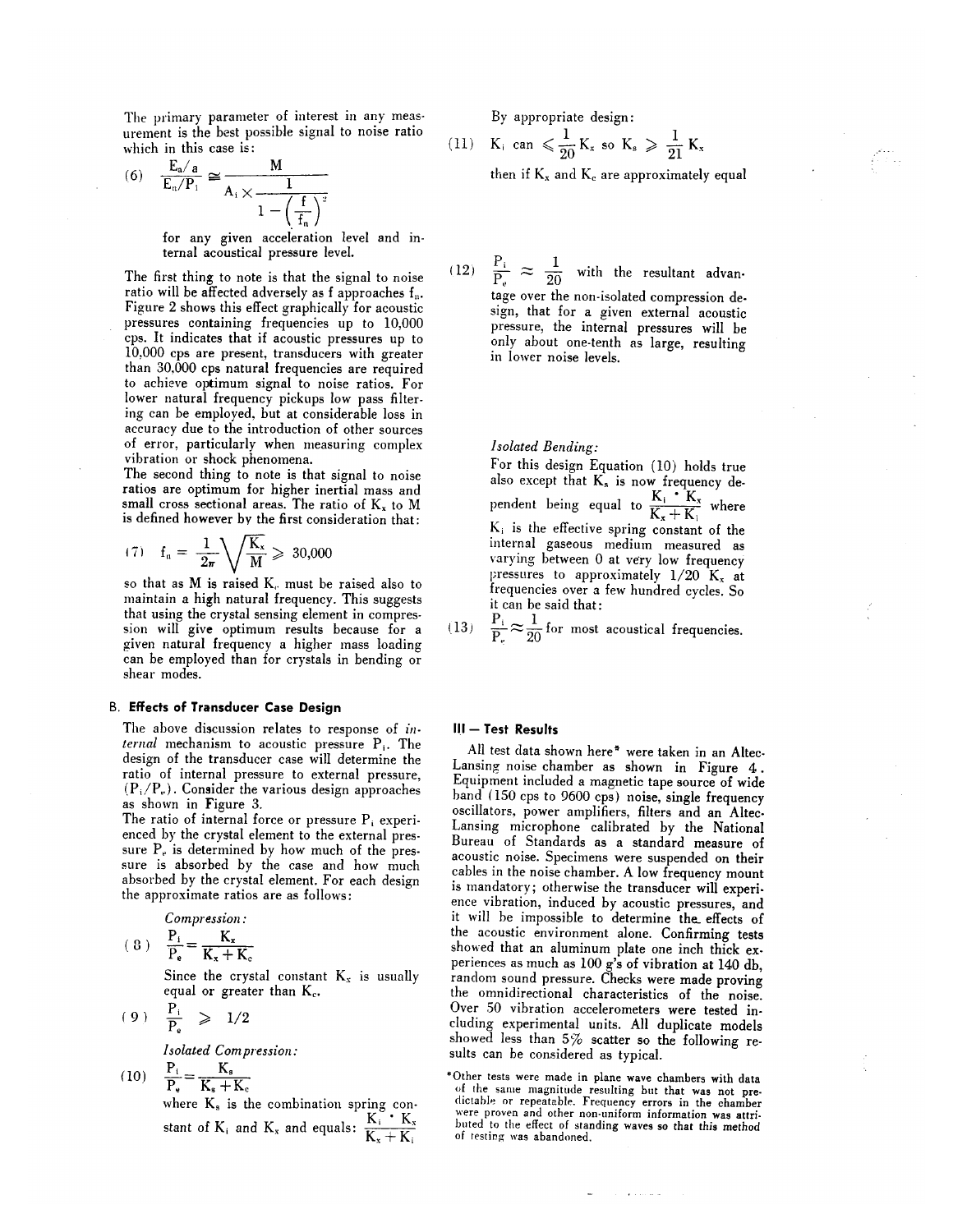# Narrow Band Test:

All accelerometers with natural frequencies of 35 KC or higher were checked for noise output at discrete single octave bands up to 10 KC at a constant db level of 150 db. Results are shown in Figure 5 plotted at the mid-frequency point of each band. These results confirm that:

- a) The noise output from compression and isolated compression designs is essentially independent of frequency.
- b) The noise output from isolated-bending designs is frequency dependent as predicted.

# Random Frequency Test:

All accelerometers with natural frequencies of 35 KC or higher were checked for their acoustic response to random-white noise at levels up to 156 db. The noise was of equal amplitude from 150 cps to 9600 cps chosen to simulate as closely as possible the broad band frequencies that have been measured in the near field of a rocket engine. The results of all commercial production models are as shown in Figure 6\* and in general show that all designs have output directly proportional to pressure so that for every 20 db increase in noise level the signal output increases by a factor of 10.

Other experimental units confirmed that acoustic response can be significantly reduced by designing units specifically for the environment, in accordance with previous design considerations.

\*Isolated compression design plotted is Endevco Model 2213.

# **External Acoustic Attenuation Tests:**

The best production units (isolated-compression) were further tested using external attenuation techniques such as:

- a) Unit with rubber cap over the body.
- b) Unit with Styrafoam over the body.
- c) Unit with sound absorbent material sprayed over the case.

In general only insignificant reductions in acoustic responses were achieved with broad band noise. This was as predicted since surface dimensions would have to be large compared to sound wave lengths before significant attenuation could be achieved.

#### Summary:

All crystal transducers tested showed noise outputs due to acoustical pressures to be very low in relation to vibration levels usually encountered under these environments. If, however, low level vibrations are to be measured in high acoustic noise. fields the following points should be observed:

- 1) Transducer resonant frequencies should be at least three times the highest *acoustical* energy present. See Figure 2.
- 2) Transducer inertial mass (and therefore probably total mass) should be as high as practical for device under test with transducer crosssectional areas kept to a minimum. See Equation 6.
- 3) When necessary, noise levels can be further reduced, not by external acoustic attenuation but but by specialized design techniques.

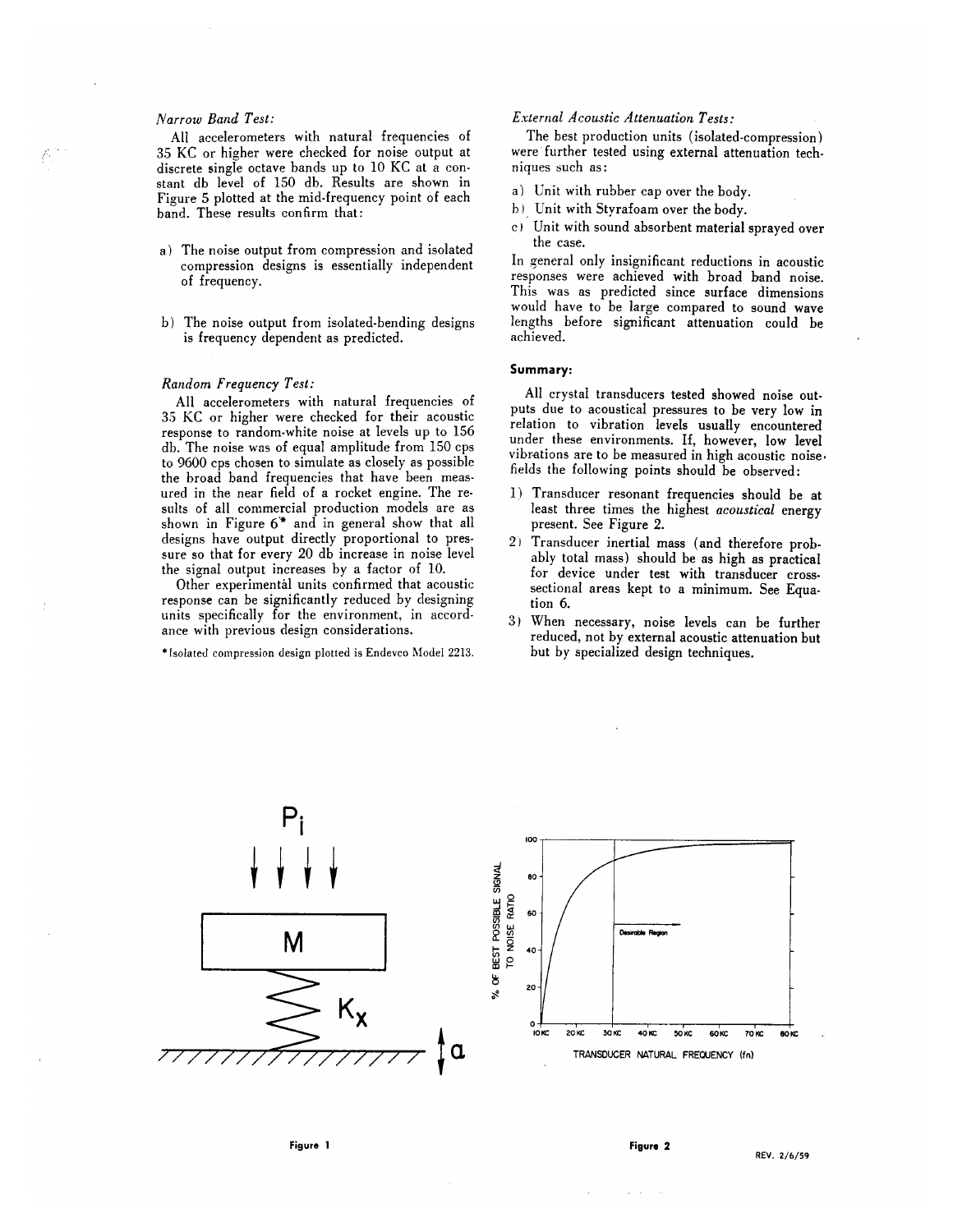

**COMPRESSION** 

ISOLATED COMPRESSION



**ISOLATED BENDING** 

Figure 3







Figure 6

 $\mathcal{L}$ 

801 SO. ARROYO PARKWAY • PASADENA, CALIFORNIA • AREA CODE 213-795-0271<br>CHICAGO. ILL. • BOSTON, MASS. • BALTIMORE, MD. • PRINCETON, N.J. • HUNTSVILLE, ALA. • CLEVELAND, OHIO • LOS ALTOS, CALIF. • ENDEVCO LTD., ENGLAND<br>REPRE

 $\frac{1}{2}$ 

 $\int$  $\mathcal{L}_{\rm{in}}$ 

 $\frac{1}{2}$  ,  $\frac{1}{2}$  ,  $\frac{1}{2}$  ,  $\frac{1}{2}$